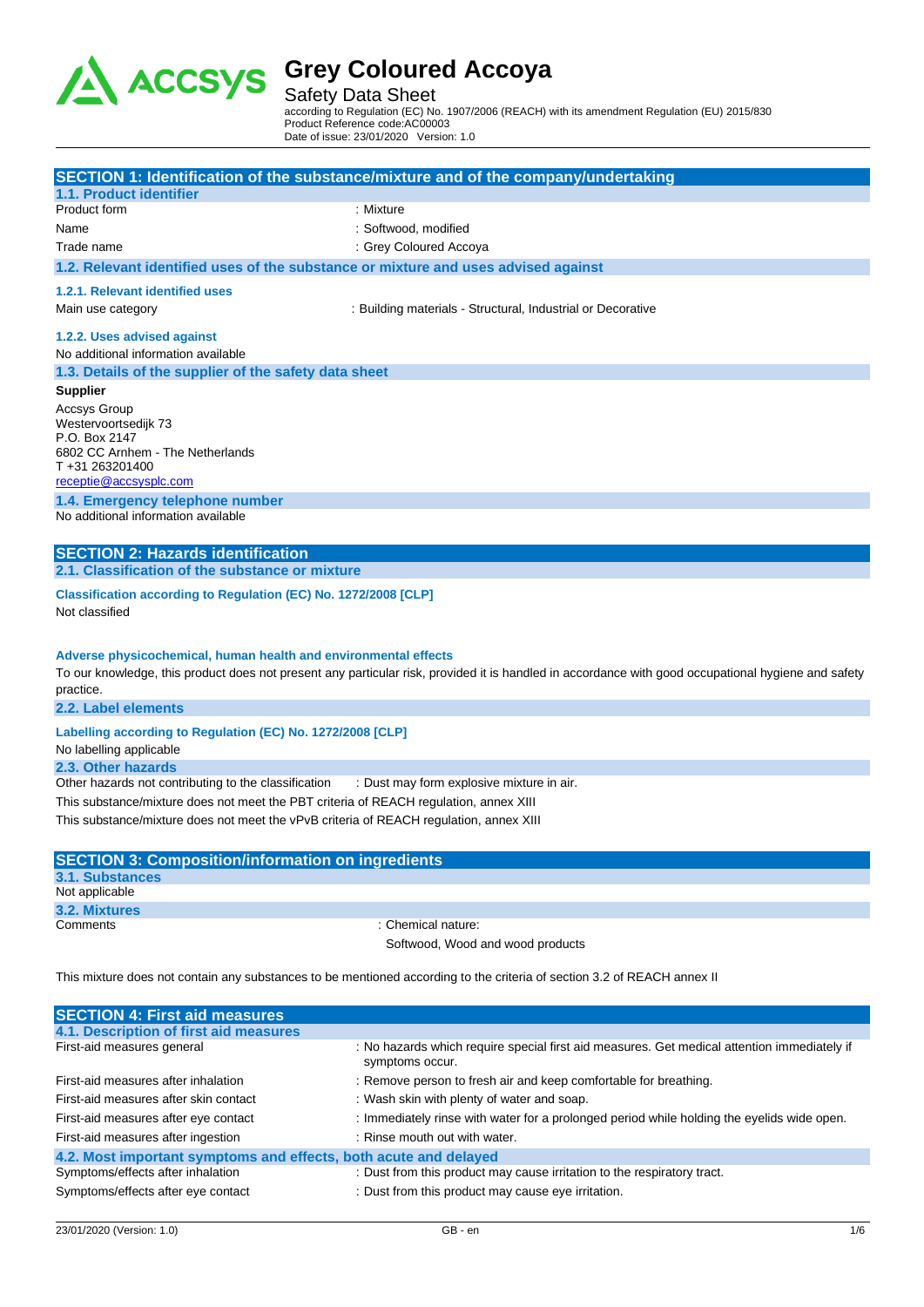### Safety Data Sheet

according to Regulation (EC) No. 1907/2006 (REACH) with its amendment Regulation (EU) 2015/830

**4.3. Indication of any immediate medical attention and special treatment needed** Treat symptomatically.

| <b>SECTION 5: Firefighting measures</b>                    |                                                                                                                                             |
|------------------------------------------------------------|---------------------------------------------------------------------------------------------------------------------------------------------|
| 5.1. Extinguishing media                                   |                                                                                                                                             |
| Suitable extinguishing media                               | : Water spray. Dry powder. Foam. Carbon dioxide (CO2).                                                                                      |
| Unsuitable extinguishing media                             | : Do not use a water jet since it may cause the fire to spread.                                                                             |
| 5.2. Special hazards arising from the substance or mixture |                                                                                                                                             |
| Fire hazard                                                | : Combustible materials.                                                                                                                    |
| Hazardous decomposition products in case of fire           | : Under fire conditions, hazardous fumes will be present: Carbon dioxide, Carbon monoxide.                                                  |
| 5.3. Advice for firefighters                               |                                                                                                                                             |
| Protection during firefighting                             | : Do not attempt to take action without suitable protective equipment. Self-contained<br>breathing apparatus. Complete protective clothing. |

| <b>SECTION 6: Accidental release measures</b>                            |                                                                                                                                                                |  |  |  |
|--------------------------------------------------------------------------|----------------------------------------------------------------------------------------------------------------------------------------------------------------|--|--|--|
| 6.1. Personal precautions, protective equipment and emergency procedures |                                                                                                                                                                |  |  |  |
| General measures                                                         | : Ensure adequate ventilation.                                                                                                                                 |  |  |  |
| 6.1.1. For non-emergency personnel                                       |                                                                                                                                                                |  |  |  |
| Measures in case of dust release                                         | : No flames, no sparks. Eliminate all sources of ignition. All equipment used when handling<br>the product must be grounded. Do not breathe dust.              |  |  |  |
| 6.1.2. For emergency responders                                          |                                                                                                                                                                |  |  |  |
| Protective equipment                                                     | : Do not attempt to take action without suitable protective equipment. For further information<br>refer to section 8: "Exposure controls/personal protection". |  |  |  |
| <b>6.2. Environmental precautions</b>                                    |                                                                                                                                                                |  |  |  |
| No special requirements.                                                 |                                                                                                                                                                |  |  |  |
| 6.3. Methods and material for containment and cleaning up                |                                                                                                                                                                |  |  |  |
| Methods for cleaning up                                                  | : Mechanically recover the product. Avoid dust formation.                                                                                                      |  |  |  |
| Other information                                                        | : Dispose of materials or solid residues at an authorized site.                                                                                                |  |  |  |
| 6.4. Reference to other sections                                         |                                                                                                                                                                |  |  |  |
| See sections 8 and 13.                                                   |                                                                                                                                                                |  |  |  |

| <b>SECTION 7: Handling and storage</b>                            |                                                                                                                                                                                                                                                                                                                                                                                         |
|-------------------------------------------------------------------|-----------------------------------------------------------------------------------------------------------------------------------------------------------------------------------------------------------------------------------------------------------------------------------------------------------------------------------------------------------------------------------------|
| 7.1. Precautions for safe handling                                |                                                                                                                                                                                                                                                                                                                                                                                         |
| Precautions for safe handling                                     | : Handle in accordance with good industrial hygiene and safety practice. Ensure good<br>ventilation of the work station. Avoid prolonged and repeated contact with skin. All<br>equipment used when handling the product must be grounded. Drilling, sawing, sanding or<br>machining wood products generates wood dust. Avoid dust formation. Fine dust dispersed<br>in air may ignite. |
| Hygiene measures                                                  | : Do not eat, drink or smoke when using this product. Always wash hands after handling the<br>product.                                                                                                                                                                                                                                                                                  |
| 7.2. Conditions for safe storage, including any incompatibilities |                                                                                                                                                                                                                                                                                                                                                                                         |
| Storage conditions                                                | : Store in accordance with local regulations. Store in a well-ventilated place. Keep away from<br>heat, hot surfaces, sparks, open flames and other ignition sources. No smoking.                                                                                                                                                                                                       |

#### **7.3. Specific end use(s)**

No additional information available

| <b>SECTION 8: Exposure controls/personal protection</b><br>8.1. Control parameters |                                                                                                                                                                       |
|------------------------------------------------------------------------------------|-----------------------------------------------------------------------------------------------------------------------------------------------------------------------|
| <b>Grey Coloured Accoya</b>                                                        |                                                                                                                                                                       |
| <b>EU - Occupational Exposure Limits</b>                                           |                                                                                                                                                                       |
| Local name                                                                         | Hardwood dusts                                                                                                                                                        |
| IOELV TWA (mg/m <sup>3</sup> )                                                     | 2 mg/m <sup>3</sup> (Inhalable fraction: if hardwood dusts are mixed with other wood dusts, the limit<br>value shall apply to all wood dusts present in that mixture) |
| <b>Notes</b>                                                                       | Limit value 3 mg/m3 until 17 January 2023                                                                                                                             |
| Regulatory reference                                                               | DIRECTIVE (EU) 2019/130 (amending Directive 2004/37/EC)                                                                                                               |
| <b>United Kingdom - Occupational Exposure Limits</b>                               |                                                                                                                                                                       |
| Local name                                                                         | Softwood dust                                                                                                                                                         |
| WEL TWA (mg/m <sup>3</sup> )                                                       | $5 \text{ mg/m}^3$                                                                                                                                                    |
| Remark (WEL)                                                                       | Sen (Capable of causing occupational asthma)                                                                                                                          |
| 23/01/2020 (Version: 1.0)                                                          | 2/6<br>GB - en                                                                                                                                                        |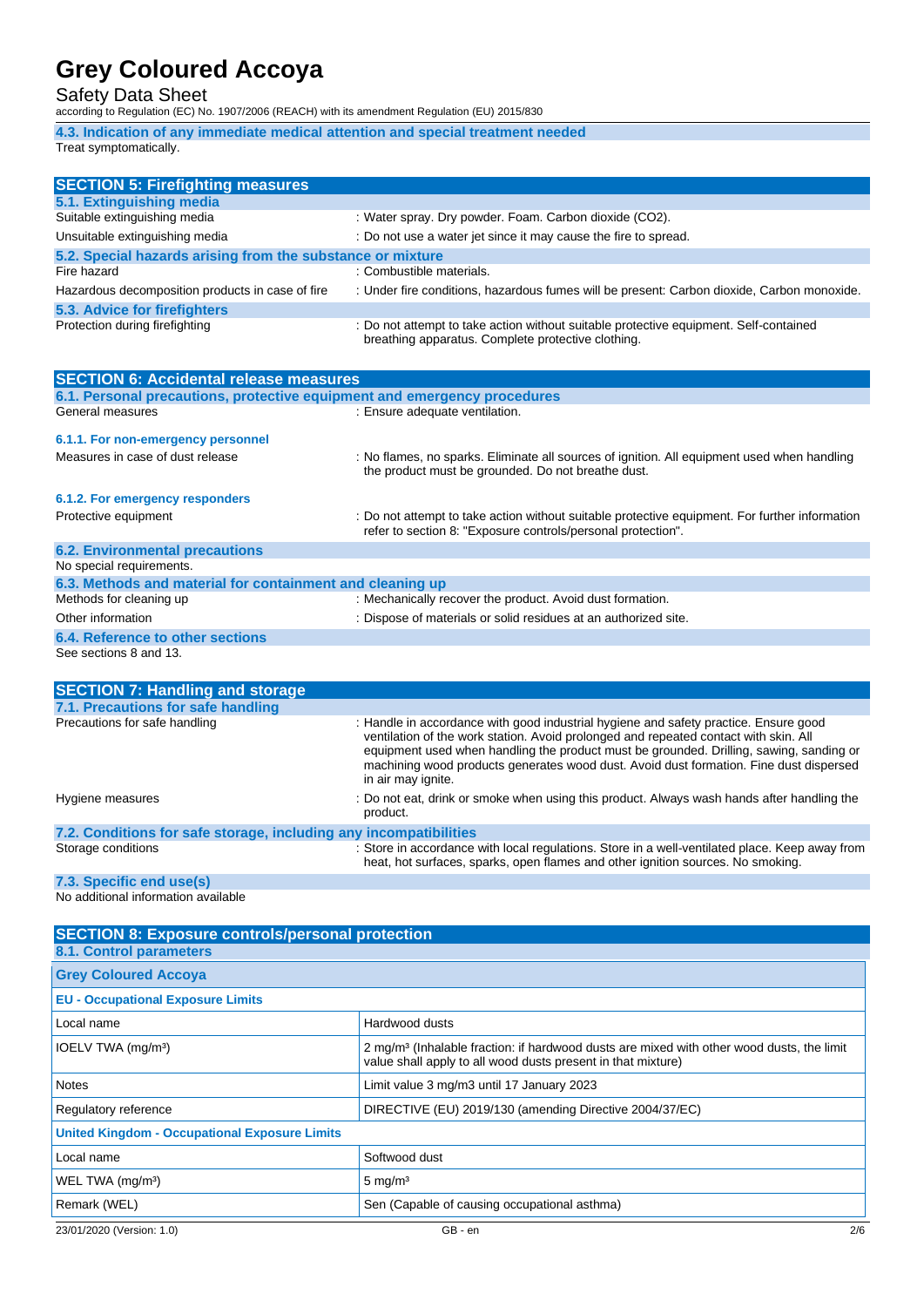### Safety Data Sheet

according to Regulation (EC) No. 1907/2006 (REACH) with its amendment Regulation (EU) 2015/830

| <b>Grey Coloured Accoya</b> |                                      |
|-----------------------------|--------------------------------------|
| Regulatory reference        | EH40/2005 (Third edition, 2018). HSE |
| 8.2. Exposure controls      |                                      |

### **Appropriate engineering controls:**

Ensure good ventilation of the work station.

| Hand protection:                 |                                                      |                         |                        |                        |                    |                 |                 |
|----------------------------------|------------------------------------------------------|-------------------------|------------------------|------------------------|--------------------|-----------------|-----------------|
| <b>Type</b>                      | <b>Material</b>                                      |                         | <b>Permeation</b>      | Thickness (mm)         | <b>Penetration</b> |                 | <b>Standard</b> |
| Protective gloves                | Nitrile rubber (NBR),<br>Chloroprene rubber<br>(PVC) | (CR), Polyvinylchloride | $6$ ( $>$ 480 minutes) | 0.5                    |                    |                 | <b>EN 374</b>   |
| Eye protection:                  |                                                      |                         |                        |                        |                    |                 |                 |
| Tightly fitting safety goggles   |                                                      |                         |                        |                        |                    |                 |                 |
| <b>Type</b>                      |                                                      | <b>Use</b>              |                        | <b>Characteristics</b> |                    | <b>Standard</b> |                 |
| Safety glasses                   |                                                      | Dust                    |                        |                        |                    |                 |                 |
| Skin and body protection:        |                                                      |                         |                        |                        |                    |                 |                 |
| Long sleeved protective clothing |                                                      |                         |                        |                        |                    |                 |                 |
| <b>Type</b><br><b>Standard</b>   |                                                      |                         |                        |                        |                    |                 |                 |
| Long sleeved protective clothing | <b>EN 374</b>                                        |                         |                        |                        |                    |                 |                 |
| <b>Respiratory protection:</b>   |                                                      |                         |                        |                        |                    |                 |                 |

Ensure there is adequate ventilation. No respiratory protection needed under normal use conditions. Drilling, sawing, sanding or machining wood products generates wood dust. In case of dust formation use respirator with filter: P3

#### **Personal protective equipment symbol(s):**



#### **Environmental exposure controls:**

Not applicable.

#### **Other information:**

Follow workplace regulatory exposure limits for all types of airborne dust (e.g. total dust, respirable dust). According to: Directive (EU) 2017/2398.

| <b>SECTION 9: Physical and chemical properties</b>         |                                     |  |  |  |
|------------------------------------------------------------|-------------------------------------|--|--|--|
| 9.1. Information on basic physical and chemical properties |                                     |  |  |  |
| Physical state                                             | :Solid                              |  |  |  |
| Appearance                                                 | : Softwood, Wood and wood products. |  |  |  |
| Colour                                                     | : Grey.                             |  |  |  |
| Odour                                                      | : slight. vinegar odour.            |  |  |  |
| Odour threshold                                            | : No data available                 |  |  |  |
| рH                                                         | : No data available                 |  |  |  |
| Relative evaporation rate (butylacetate=1)                 | : No data available                 |  |  |  |
| Melting point                                              | : No data available                 |  |  |  |
| Freezing point                                             | : Not applicable                    |  |  |  |
| Boiling point                                              | : No data available                 |  |  |  |
| Flash point                                                | : Not applicable                    |  |  |  |
| Auto-ignition temperature                                  | : No data available                 |  |  |  |
| Decomposition temperature                                  | : No data available                 |  |  |  |
| Flammability (solid, gas)                                  | : Non flammable.                    |  |  |  |
| Vapour pressure                                            | : No data available                 |  |  |  |
| Relative vapour density at 20 °C                           | : No data available                 |  |  |  |
| Relative density                                           | : No data available                 |  |  |  |
| Density                                                    | : 535 kg/m <sup>3</sup>             |  |  |  |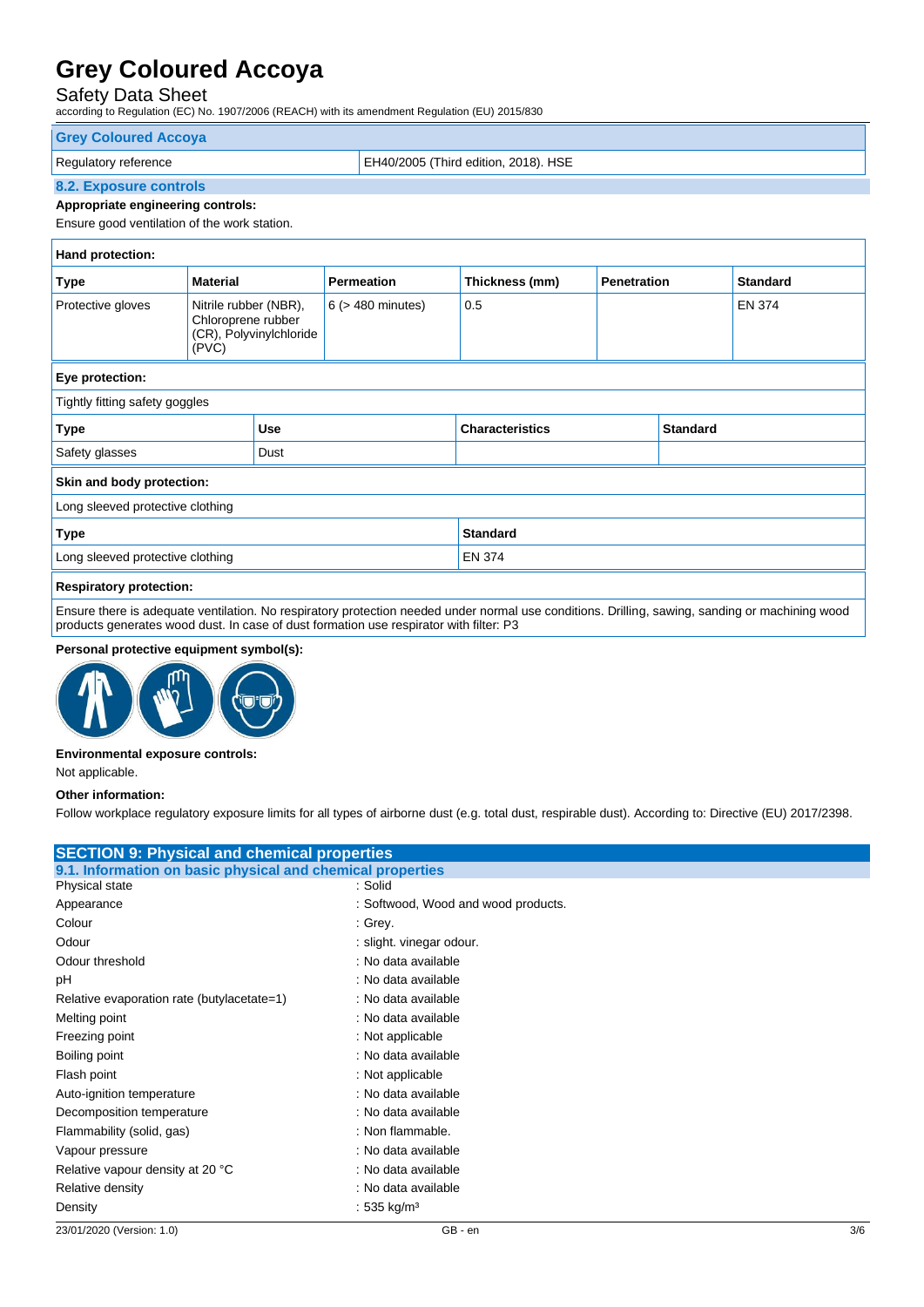### Safety Data Sheet

according to Regulation (EC) No. 1907/2006 (REACH) with its amendment Regulation (EU) 2015/830

| Solubility              | : Insoluble in: Water.                                                                                                                                           |
|-------------------------|------------------------------------------------------------------------------------------------------------------------------------------------------------------|
| Log Pow                 | : No data available                                                                                                                                              |
| Viscosity, kinematic    | : No data available                                                                                                                                              |
| Viscosity, dynamic      | : No data available                                                                                                                                              |
| Explosive properties    | : Potential dust explosion hazard. Particles size : $<$ 63µm. Ignition temperature: $=$ >400 $^{\circ}$ C.<br>Layer thickness: 5mm. Ignition temperature: 350°C. |
| Oxidising properties    | : No data available                                                                                                                                              |
| Explosive limits        | $:$ Not applicable                                                                                                                                               |
| Dust deflagration index | : 158 bar.m/s Particle size, <63um                                                                                                                               |
| Dust explosion category | : St 1 - Weak explosion                                                                                                                                          |
| 9.2. Other information  |                                                                                                                                                                  |
| Minimum ignition energy | : $<$ 200 mJ Particle size, $<$ 63µm                                                                                                                             |

| <b>SECTION 10: Stability and reactivity</b>                                                    |
|------------------------------------------------------------------------------------------------|
| 10.1. Reactivity                                                                               |
| None under normal conditions.                                                                  |
| <b>10.2. Chemical stability</b>                                                                |
| Stable under normal conditions.                                                                |
| 10.3. Possibility of hazardous reactions                                                       |
| No dangerous reactions known under normal conditions of use.                                   |
| 10.4. Conditions to avoid                                                                      |
| Keep away from heat, hot surfaces, sparks, open flames and other ignition sources. No smoking. |
| 10.5. Incompatible materials                                                                   |
| Strong acids. Strong bases. Strong oxidizing agents.                                           |
| 10.6. Hazardous decomposition products                                                         |
|                                                                                                |

Thermal decomposition can lead to the release of irritating gases and vapours.

#### **SECTION 11: Toxicological information**

| 11.1. Information on toxicological effects |                                                           |
|--------------------------------------------|-----------------------------------------------------------|
| Acute toxicity (oral)                      | : Not classified                                          |
| Acute toxicity (dermal)                    | : Not classified                                          |
| Acute toxicity (inhalation)                | : Not classified                                          |
| Skin corrosion/irritation                  | : Not classified                                          |
| Serious eye damage/irritation              | : Dust from this product may cause eye irritation         |
| Respiratory or skin sensitisation          | : May produce an allergic reaction                        |
| Germ cell mutagenicity                     | : Not classified                                          |
| Carcinogenicity                            | : Softwood dust. Suspected of causing cancer              |
| Reproductive toxicity                      | : Not classified                                          |
| STOT-single exposure                       | : Dust from this product may cause respiratory irritation |
| STOT-repeated exposure                     | : Not classified                                          |
| Aspiration hazard                          | : Not classified                                          |

| <b>SECTION 12: Ecological information</b>                                              |                                                                                                                            |     |
|----------------------------------------------------------------------------------------|----------------------------------------------------------------------------------------------------------------------------|-----|
| <b>12.1. Toxicity</b>                                                                  |                                                                                                                            |     |
| Ecology - general                                                                      | : The product is not considered harmful to aquatic organisms nor to cause long-term<br>adverse effects in the environment. |     |
| Hazardous to the aquatic environment, short-term<br>(acute)                            | : Not classified                                                                                                           |     |
| Hazardous to the aquatic environment, long-term<br>(chronic)                           | : Not classified                                                                                                           |     |
| 12.2. Persistence and degradability                                                    |                                                                                                                            |     |
| No additional information available                                                    |                                                                                                                            |     |
| 12.3. Bioaccumulative potential                                                        |                                                                                                                            |     |
| No additional information available                                                    |                                                                                                                            |     |
| 12.4. Mobility in soil                                                                 |                                                                                                                            |     |
| No additional information available                                                    |                                                                                                                            |     |
| 12.5. Results of PBT and vPvB assessment                                               |                                                                                                                            |     |
| <b>Grey Coloured Accova</b>                                                            |                                                                                                                            |     |
| This substance/mixture does not meet the PBT criteria of REACH regulation, annex XIII  |                                                                                                                            |     |
| This substance/mixture does not meet the vPvB criteria of REACH regulation, annex XIII |                                                                                                                            |     |
| 23/01/2020 (Version: 1.0)                                                              | GB - en                                                                                                                    | 4/6 |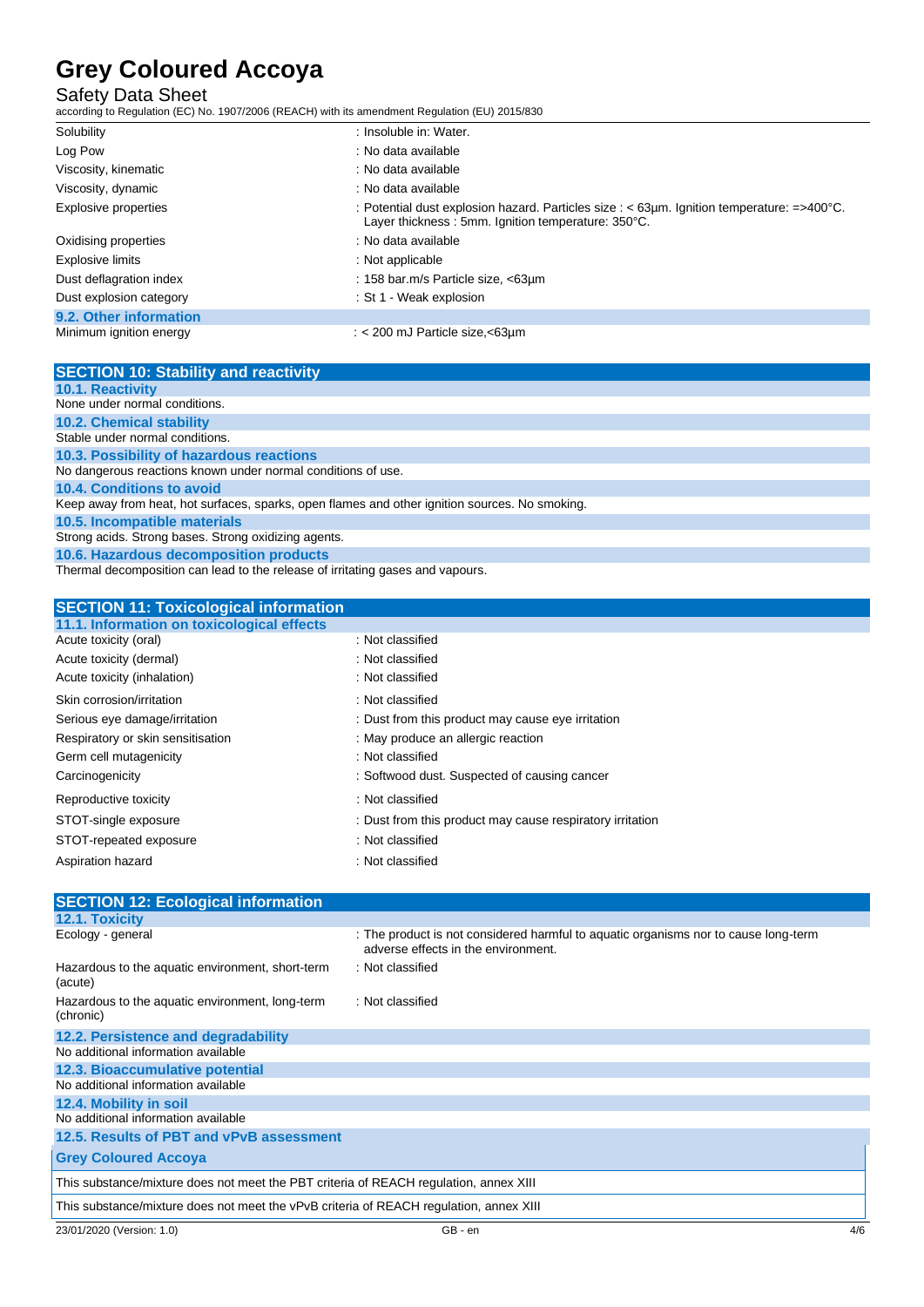#### Safety Data Sheet

according to Regulation (EC) No. 1907/2006 (REACH) with its amendment Regulation (EU) 2015/830

#### **12.6. Other adverse effects**

No additional information available

| <b>SECTION 13: Disposal considerations</b> |                                                                                               |
|--------------------------------------------|-----------------------------------------------------------------------------------------------|
| 13.1. Waste treatment methods              |                                                                                               |
| Regional legislation (waste)               | : Disposal must be done according to official regulations.                                    |
| Waste treatment methods                    | : Dispose of contents/container in accordance with licensed collector's sorting instructions. |

### **SECTION 14: Transport information**

| In accordance with ADR / RID / IMDG / IATA / ADN |                |                |                |                |
|--------------------------------------------------|----------------|----------------|----------------|----------------|
| <b>ADR</b>                                       | <b>IMDG</b>    | <b>IATA</b>    | <b>ADN</b>     | <b>RID</b>     |
| 14.1. UN number                                  |                |                |                |                |
| Not applicable                                   | Not applicable | Not applicable | Not applicable | Not applicable |
| 14.2. UN proper shipping name                    |                |                |                |                |
| Not applicable                                   | Not applicable | Not applicable | Not applicable | Not applicable |
| 14.3. Transport hazard class(es)                 |                |                |                |                |
| Not applicable                                   | Not applicable | Not applicable | Not applicable | Not applicable |
| 14.4. Packing group                              |                |                |                |                |
| Not applicable                                   | Not applicable | Not applicable | Not applicable | Not applicable |
| 14.5. Environmental hazards                      |                |                |                |                |
| Not applicable                                   | Not applicable | Not applicable | Not applicable | Not applicable |
| No supplementary information available           |                |                |                |                |

#### **14.6. Special precautions for user**

**Overland transport**

Not applicable

**Transport by sea**

Not applicable

**Air transport**

Not applicable

**Inland waterway transport**

Not applicable

**Rail transport**

Not applicable

**14.7. Transport in bulk according to Annex II of Marpol and the IBC Code** Not applicable

#### **SECTION 15: Regulatory information**

**15.1. Safety, health and environmental regulations/legislation specific for the substance or mixture**

#### **15.1.1. EU-Regulations**

Contains no REACH substances with Annex XVII restrictions

Contains no substance on the REACH candidate list

Contains no REACH Annex XIV substances

Contains no substance subject to Regulation (EU) No 649/2012 of the European Parliament and of the Council of 4 July 2012 concerning the export and import of hazardous chemicals.

Contains no substance subject to Regulation (EU) No 2019/1021 of the European Parliament and of the Council of 20 June 2019 on persistent organic pollutants

| Other information, restriction and prohibition | : Directive 2004/37/EC on the protection of workers from the risks related to exposure to    |
|------------------------------------------------|----------------------------------------------------------------------------------------------|
| regulations                                    | carcinogens or mutagens at work. Follow workplace regulatory exposure limits for all types   |
|                                                | of airborne dust (e.g. total dust, respirable dust). According to: Directive (EU) 2017/2398. |

|  | <b>15.1.2. National regulations</b> |  |  |
|--|-------------------------------------|--|--|
|--|-------------------------------------|--|--|

| No additional information available |         |     |
|-------------------------------------|---------|-----|
| 15.2. Chemical safety assessment    |         |     |
| Not required                        |         |     |
| 23/01/2020 (Version: 1.0)           | GB - en | 5/6 |